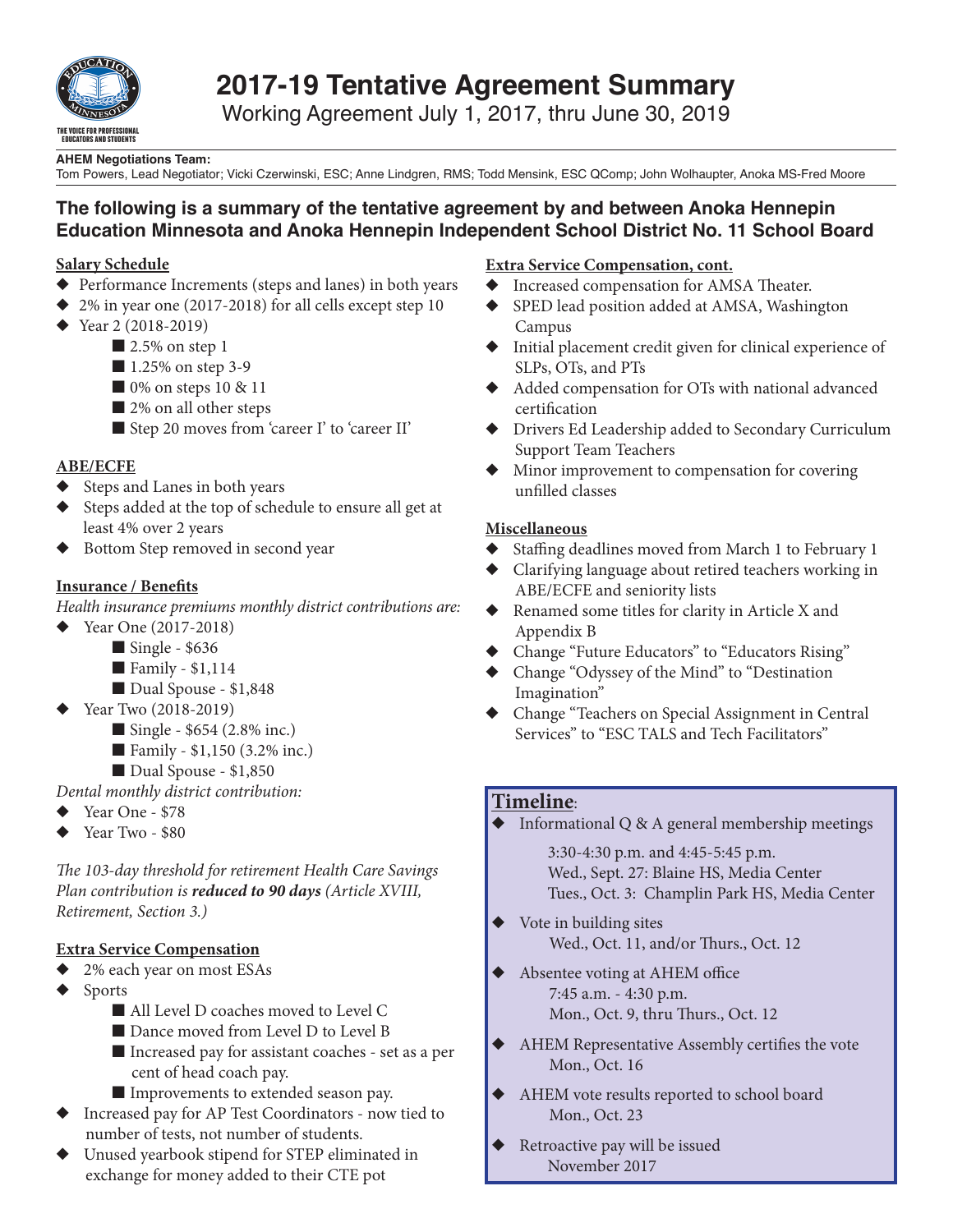### **ABE-ECFE Wage Schedule 2017-19**

|             | <b>Bachelors (BA) - Hourly Rate</b> |             |         |             |         |  |  |  |  |  |
|-------------|-------------------------------------|-------------|---------|-------------|---------|--|--|--|--|--|
| 2016-17     |                                     |             | 2017-18 |             | 2018-19 |  |  |  |  |  |
| <b>Step</b> |                                     | <b>Step</b> |         | <b>Step</b> |         |  |  |  |  |  |
| 2           | \$26.67                             | 2           | \$27.70 |             |         |  |  |  |  |  |
| 3           | \$27.97                             | 3           | \$27.95 | 3           | \$28.65 |  |  |  |  |  |
| 4           | \$29.27                             | 4           | \$29.25 | 4           | \$29.20 |  |  |  |  |  |
| 5           | \$30.56                             | 5           | \$30.55 | 5           | \$30.55 |  |  |  |  |  |
| 6           | \$31.86                             | 6           | \$31.85 | 6           | \$31.85 |  |  |  |  |  |
| 7 & 8       | \$33.15                             | 7           | \$33.15 |             | \$33.15 |  |  |  |  |  |
| 9           | \$35.08                             | 8 & 9       | \$34.70 | 8           | \$34.65 |  |  |  |  |  |
|             |                                     | 10          | \$35.85 | 9 & 10      | \$35.85 |  |  |  |  |  |
|             |                                     |             |         | 11          | \$36.60 |  |  |  |  |  |

# **Masters (MA) - Hourly Rate**

|             | 2016-17 |             | 2017-18 |                | 2018-19 |
|-------------|---------|-------------|---------|----------------|---------|
| <b>Step</b> |         | <b>Step</b> |         | <b>Step</b>    |         |
| 2           | \$28.67 | 2           | \$29.70 |                |         |
| 3           | \$29.97 | 3           | \$29.95 | 3              | \$30.65 |
| 4           | \$31.27 | 4           | \$31.25 | $\overline{4}$ | \$31.20 |
| 5           | \$32.56 | 5           | \$32.55 | 5              | \$32.55 |
| 6           | \$33.86 | 6           | \$33.85 | 6              | \$33.85 |
| 7 & 8       | \$35.15 |             | \$35.15 | 7              | \$35.15 |
| 9           | \$37.21 | 8 & 9       | \$36.70 | 8              | \$36.65 |
|             |         | 10          | \$37.85 | 9 & 10         | \$37.85 |
|             |         |             |         | 11             | \$38.60 |
|             |         |             |         |                |         |

| 2016-17     |           | <b>Teachers Salary Schedule</b> |         |         |              |               |         |         |         |         |
|-------------|-----------|---------------------------------|---------|---------|--------------|---------------|---------|---------|---------|---------|
| <b>STEP</b> | <b>BA</b> | $BA+15$                         | $BA+30$ | $BA+45$ | <b>BA+60</b> | <b>MA</b>     | $MA+15$ | $MA+30$ | $MA+45$ | $MA+60$ |
| 1           | 39,626    | 40,719                          | 41,602  | 42,568  |              | 45,507        | 46,578  | 47,696  | 48,824  | 49,725  |
| 2           | 41,565    | 42,738                          | 43,827  | 44,916  |              | 47,853        | 49,149  | 50,528  | 51,673  | 53,164  |
| 3           | 43,059    | 44,353                          | 45,464  | 46,630  |              | 50,382        | 51,633  | 53,316  | 54,498  | 56,014  |
| 4           | 43,059    | 44,353                          | 45,464  | 46,630  |              | 50,382        | 51,633  | 53,316  | 54,498  | 56,014  |
| 5           | 44,385    | 45,802                          | 47,011  | 48,313  |              | 52,745        | 54,186  | 55,954  | 57,140  | 58,922  |
| 6           | 45,512    | 47,295                          | 48,555  | 49,980  |              | 55,146        | 56,738  | 58,548  | 60,217  | 61,857  |
| 7           | 47,033    | 48,817                          | 50,104  | 51,631  |              | 57,473        | 59,399  | 61,313  | 63,123  | 65,043  |
| 8           | 49,568    | 51,369                          | 52,646  | 53,942  |              | 59,773        | 62,079  | 64,211  | 65,982  | 68,124  |
| 9           | 53,521    | 55,432                          | 56,555  | 57,849  |              | 63,419        | 65,277  | 66,948  | 68,739  | 71,002  |
| 10          | 58,742    | 61,000                          | 62,428  | 64,091  |              | 70,774        | 72,941  | 75,108  | 77,514  | 79,921  |
| 11          | 58,742    | 61,000                          | 62,428  | 64,091  |              | 70,774        | 72,941  | 75,108  | 77,514  | 79,921  |
| 12          | 58,742    | 61,000                          | 62,428  | 64,091  |              | 70,774        | 72,941  | 75,108  | 77,514  | 79,921  |
| 13          | 58,742    | 61,000                          | 62,428  | 64,091  |              | 70,774        | 72,941  | 75,108  | 77,514  | 79,921  |
| 14          | 58,742    | 61,000                          | 62,428  | 64,091  |              | 70,774        | 72,941  | 75,108  | 77,514  | 79,921  |
| 15          | 58,742    | 61,000                          | 62,428  | 64,091  |              | 70,774        | 72,941  | 75,108  | 77,514  | 79,921  |
| 16          | 58,742    | 61,000                          | 62,428  | 64,091  |              | 70,774        | 72,941  | 75,108  | 77,514  | 79,921  |
| 17          | 58,742    | 61,000                          | 62,428  | 64,091  |              | 70,774        | 72,941  | 75,108  | 77,514  | 79,921  |
| 18          | 58,742    | 61,000                          | 62,428  | 64,091  |              | 70,774        | 72,941  | 75,108  | 77,514  | 79,921  |
| 19          | 58,742    | 61,000                          | 62,428  | 64,091  | 66,351       | 70,774        | 72,941  | 75,108  | 77,514  | 79,921  |
| 20          | 58,742    | 61,000                          | 62,428  | 64,091  | 66,351       | 70,774        | 72,941  | 75,108  | 77,514  | 79,921  |
| 21          | 61,237    | 63,378                          | 64,925  | 66,470  | 68,848       | 73,301        | 75,590  | 77,757  | 80,163  | 83,052  |
| 22          | 61,237    | 63,378                          | 64,925  | 66,470  | 68,848       | 73,301        | 75,590  | 77,757  | 80,163  | 83,052  |
| 23          | 61,237    | 63,378                          | 64,925  | 66,470  | 68,848       | 73,301        | 75,590  | 77,757  | 80,163  | 83,052  |
| $24+$       |           |                                 |         |         | 69,780       | <u>74.746</u> | 77.514  | 79.681  | 82,690  | 85,699  |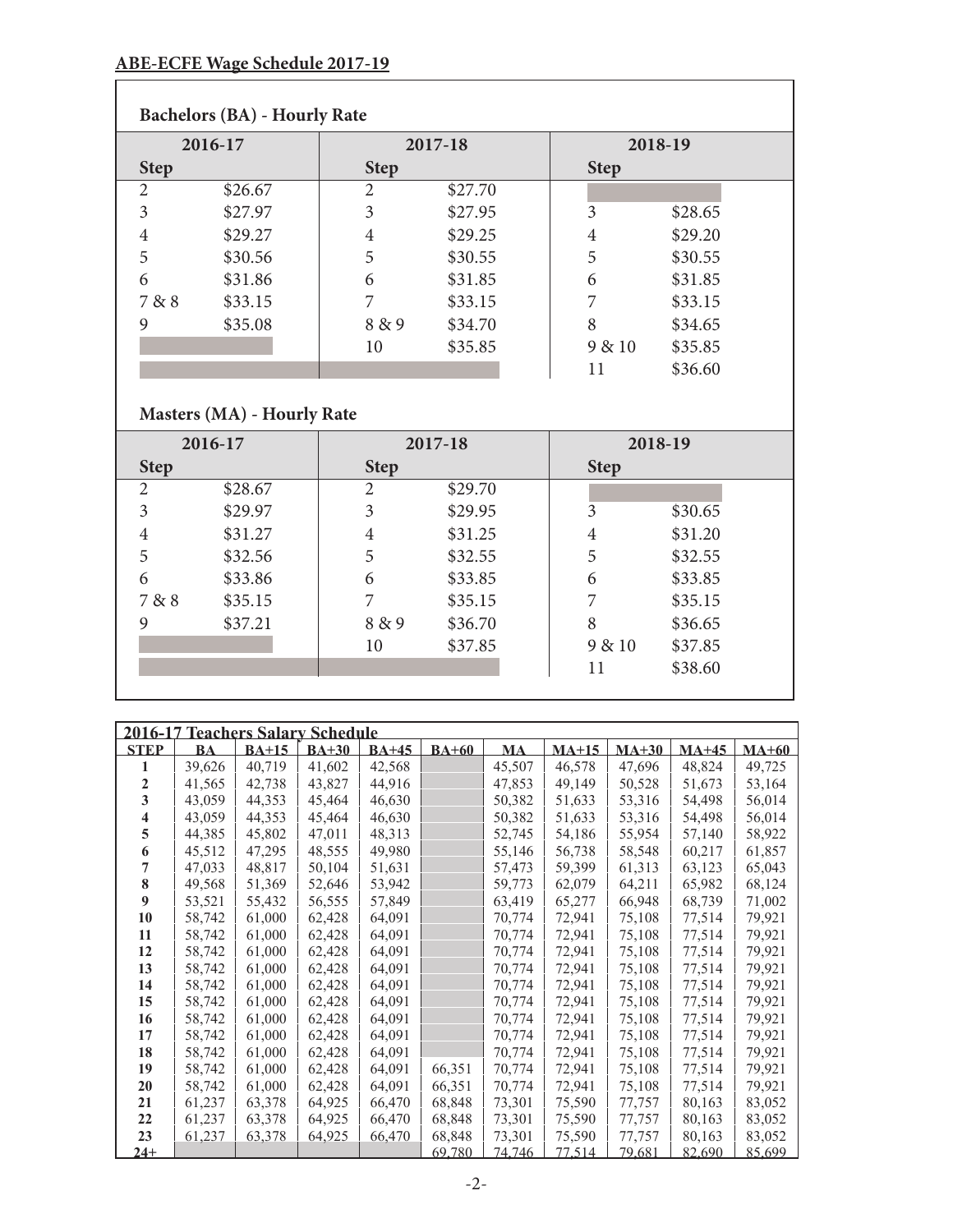| 2017-18 Teachers Salary Schedule Tentative Agreement (TA) |           |         |         |                                                           |                  |                         |                  |                  |                  |                  |
|-----------------------------------------------------------|-----------|---------|---------|-----------------------------------------------------------|------------------|-------------------------|------------------|------------------|------------------|------------------|
| <b>STEP</b>                                               | <b>BA</b> | $BA+15$ | $BA+30$ | $BA+45$                                                   | $BA+60$          | <b>MA</b>               | $MA+15$          | $MA+30$          | $MA+45$          | $MA+60$          |
| 1                                                         | 40,419    | 41,533  | 42,434  | 43,419                                                    |                  | 46,417                  | 47,510           | 48,650           | 49,800           | 50,720           |
| $\boldsymbol{2}$                                          | 42,396    | 43,593  | 44,704  | 45,814                                                    |                  | 48,810                  | 50,132           | 51,539           | 52,706           | 54,227           |
| $\mathbf{3}$                                              | 43,920    | 45,240  | 46,373  | 47,563                                                    |                  | 51,390                  | 52,666           | 54,382           | 55,588           | 57,134           |
| 4                                                         | 45,273    | 46,718  | 47,951  | 49,279                                                    |                  | 53,800                  | 55,270           | 57,073           | 58,283           | 60,100           |
| 5                                                         | 45,273    | 46,718  | 47,951  | 49,279                                                    |                  | 53,800                  | 55,270           | 57,073           | 58,283           | 60,100           |
| 6                                                         | 46,422    | 48,241  | 49,526  | 50,980                                                    |                  | 56,249                  | 57,873           | 59,719           | 61,421           | 63,094           |
| 7                                                         | 47,974    | 49,793  | 51,106  | 52,664                                                    |                  | 58,622                  | 60,587           | 62,539           | 64,385           | 66,344           |
| 8                                                         | 50,559    | 52,396  | 53,699  | 55,021                                                    |                  | 60,968                  | 63,321           | 65,495           | 67,302           | 69,486           |
| $\boldsymbol{9}$                                          | 54,591    | 56,541  | 57,686  | 59,006                                                    |                  | 64,687                  | 66,583           | 68,287           | 70,114           | 72,422           |
| 10                                                        | 58,742    | 61,000  | 62,428  | 64,091                                                    |                  | 70,774                  | 72,941           | 75,108           | 77,514           | 79,921           |
| 11                                                        | 59,917    | 62,220  | 63,677  | 65,373                                                    |                  | 72,189                  | 74,400           | 76,610           | 79,064           | 81,519           |
| 12                                                        | 59,917    | 62,220  | 63,677  | 65,373                                                    |                  | 72,189                  | 74,400           | 76,610           | 79,064           | 81,519           |
| 13                                                        | 59,917    | 62,220  | 63,677  | 65,373                                                    |                  | 72,189                  | 74,400           | 76,610           | 79,064           | 81,519           |
| 14                                                        | 59,917    | 62,220  | 63,677  | 65,373                                                    |                  | 72,189                  | 74,400           | 76,610           | 79,064           | 81,519           |
| 15                                                        | 59,917    | 62,220  | 63,677  | 65,373                                                    |                  | 72,189                  | 74,400           | 76,610           | 79,064           | 81,519           |
| 16                                                        | 59,917    | 62,220  | 63,677  | 65,373                                                    |                  | 72,189                  | 74,400           | 76,610           | 79,064           | 81,519           |
| 17                                                        | 59,917    | 62,220  | 63,677  | 65,373                                                    |                  | 72,189                  | 74,400           | 76,610           | 79,064           | 81,519           |
| 18                                                        | 59,917    | 62,220  | 63,677  | 65,373                                                    |                  | 72,189                  | 74,400           | 76,610           | 79,064           | 81,519           |
| 19                                                        | 59,917    | 62,220  | 63,677  | 65,373                                                    | 67,678           | 72,189                  | 74,400           | 76,610           | 79,064           | 81,519           |
| 20                                                        | 59,917    | 62,220  | 63,677  | 65,373                                                    | 67,678           | 72,189                  | 74,400           | 76,610           | 79,064           | 81,519           |
| 21                                                        | 62,462    | 64,646  | 66,224  | 67,799                                                    | 70,225           | 74,767                  | 77,102           | 79,312           | 81,766           | 84,713           |
| 22                                                        | 62,462    | 64,646  | 66,224  | 67,799                                                    | 70,225           | 74,767                  | 77,102           | 79,312           | 81,766           | 84,713           |
| 23                                                        |           |         |         |                                                           |                  |                         |                  | 79,312           |                  |                  |
| $24+$                                                     | 62,462    | 64,646  | 66,224  | 67,799                                                    | 70,225<br>71.176 | 74,767<br>76.241        | 77,102<br>79.064 | 81.275           | 81,766<br>84,344 | 84,713<br>87.413 |
|                                                           |           |         |         | 2018-19 Teachers Salary Schedule Tentative Agreement (TA) |                  |                         |                  |                  |                  |                  |
| <b>STEP</b>                                               | <b>BA</b> | $BA+15$ | $BA+30$ | <b>BA+45</b>                                              | $BA+60$          | <b>MA</b>               | $MA+15$          | $MA+30$          | $MA+45$          | $MA+60$          |
| 1                                                         | 41,429    |         |         |                                                           |                  |                         |                  |                  |                  |                  |
| $\boldsymbol{2}$                                          |           | 42,572  | 43,495  | 44,504                                                    |                  | 47,578                  | 48,697           | 49,866           | 51,045           | 51,987           |
|                                                           | 43,244    | 44,465  | 45,598  | 46,731                                                    |                  | 49,786                  | 51,135           | 52,569           | 53,761           | 55,312           |
| $\mathbf{3}$                                              | 44,469    | 45,806  | 46,953  | 48,157                                                    |                  | 52,032                  | 53,324           | 55,062           | 56,283           | 57,848           |
| $\overline{\mathbf{4}}$                                   | 45,839    | 47,302  | 48,551  | 49,895                                                    |                  | 54,472                  | 55,961           | 57,786           | 59,011           | 60,852           |
| 5                                                         | 47,003    | 48,844  | 50,145  | 51,617                                                    |                  | 56,952                  | 58,596           | 60,465           | 62,189           | 63,883           |
| 6                                                         | 47,003    | 48,844  | 50,145  | 51,617                                                    |                  | 56,952                  | 58,596           | 60,465           | 62,189           | 63,883           |
| 7                                                         | 48,573    | 50,416  | 51,745  | 53,322                                                    |                  | 59,355                  | 61,344           | 63,321           | 65,190           | 67,173           |
| 8                                                         | 51,191    | 53,051  | 54,370  | 55,709                                                    |                  | 61,731                  | 64,112           | 66,314           | 68,143           | 70,355           |
| $\boldsymbol{9}$                                          | 55,274    | 57,247  | 58,407  | 59,744                                                    |                  | 65,496                  | 67,415           | 69,141           | 70,990           | 73,327           |
| 10                                                        | 58,742    | 61,000  | 62,428  | 64,091                                                    |                  | 70,774                  | 72,941           | 75,108           | 77,514           | 79,921           |
| 11                                                        | 59,917    | 62,220  | 63,677  | 65,373                                                    |                  | 72,189                  | 74,400           | 76,610           | 79,064           | 81,519           |
| 12                                                        | 61,115    | 63,464  | 64,950  | 66,680                                                    |                  | 73,633                  | 75,888           | 78,142           | 80,646           | 83,150           |
| 13                                                        | 61,115    | 63,464  | 64,950  | 66,680                                                    |                  | 73,633                  | 75,888           | 78,142           | 80,646           | 83,150           |
| 14                                                        | 61,115    | 63,464  | 64,950  | 66,680                                                    |                  | 73,633                  | 75,888           | 78,142           | 80,646           | 83,150           |
| 15                                                        | 61,115    | 63,464  | 64,950  | 66,680                                                    |                  | 73,633                  | 75,888           | 78,142           | 80,646           | 83,150           |
| 16                                                        | 61,115    | 63,464  | 64,950  | 66,680                                                    |                  | 73,633                  | 75,888           | 78,142           | 80,646           | 83,150           |
| 17                                                        | 61,115    | 63,464  | 64,950  | 66,680                                                    |                  | 73,633                  | 75,888           | 78,142           | 80,646           | 83,150           |
| 18                                                        | 61,115    | 63,464  | 64,950  | 66,680                                                    |                  | 73,633                  | 75,888           | 78,142           | 80,646           | 83,150           |
| 19                                                        | 61,115    | 63,464  | 64,950  | 66,680                                                    | 69,032           | 73,633                  | 75,888           | 78,142           | 80,646           | 83,150           |
| 20                                                        | 63,711    | 65,938  | 67,548  | 69,155                                                    | 71,629           | 76,262                  | 78,644           | 80,898           | 83,402           | 86,407           |
| 21                                                        | 63,711    | 65,938  | 67,548  | 69,155                                                    | 71,629           | 76,262                  | 78,644           | 80,898           | 83,402           | 86,407           |
| 22                                                        | 63,711    | 65,938  | 67,548  | 69,155                                                    | 71,629           | 76,262                  | 78,644           | 80,898           | 83,402           | 86,407           |
| 23<br>$24+$                                               | 63,711    | 65,938  | 67,548  | 69,155                                                    | 71,629<br>72,599 | 76,262<br><u>77,766</u> | 78,644<br>80,646 | 80,898<br>82,900 | 83,402<br>86,031 | 86,407<br>89,161 |